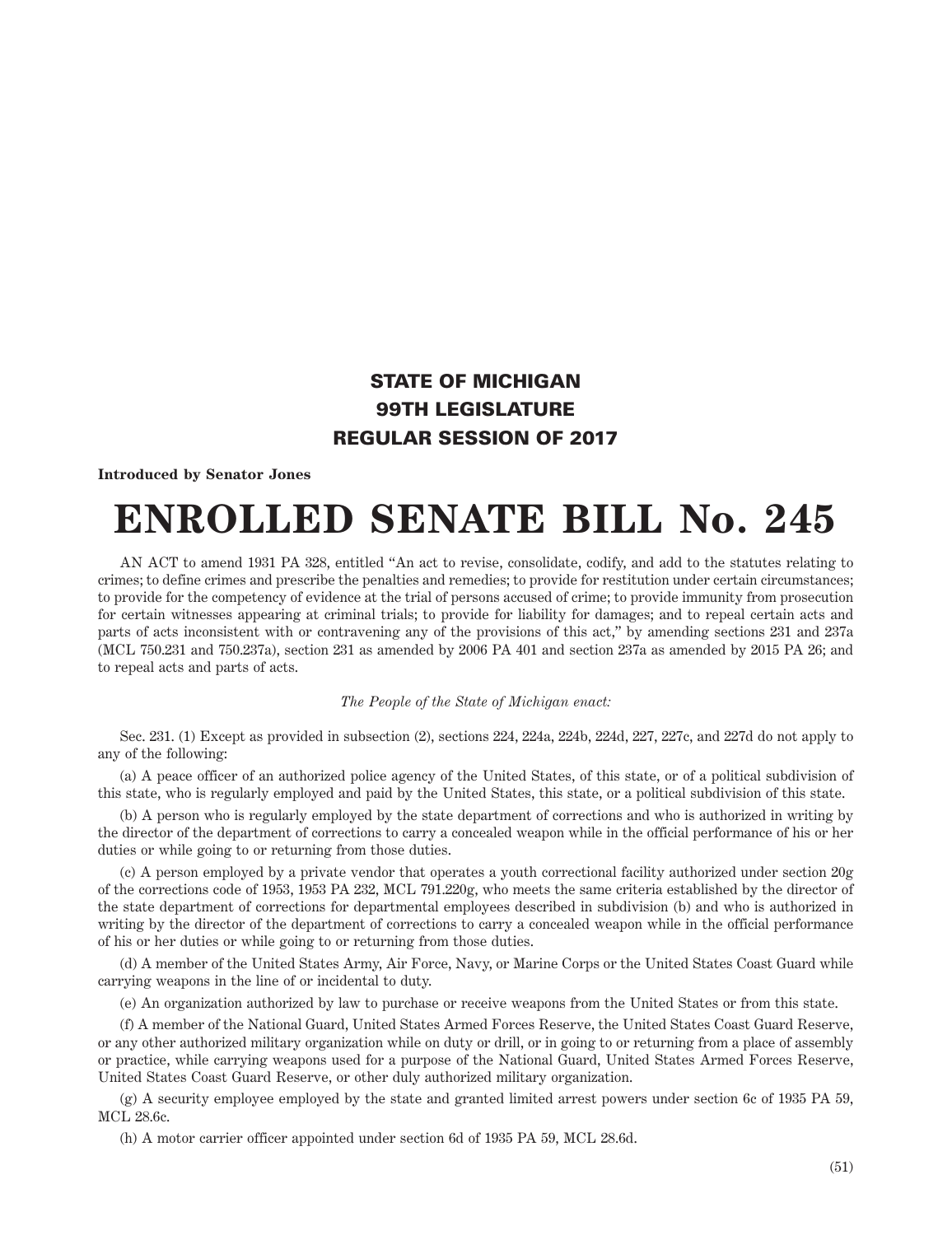(2) As applied to section  $224a(1)$  only, subsection (1) is not applicable to an individual included under subsection (1)(a), (b), or (c) unless he or she has been trained on the use, effects, and risks of using a portable device or weapon described in section 224a(1).

Sec. 237a. (1) An individual who engages in conduct proscribed under section 224, 224a, 224b, 224c, 224e, 226, 227, 227a, 227f, 234a, 234b, or 234c, or who engages in conduct proscribed under section 223(2) for a second or subsequent time, in a weapon free school zone is guilty of a felony punishable by 1 or more of the following:

(a) Imprisonment for not more than the maximum term of imprisonment authorized for the section violated.

(b) Community service for not more than 150 hours.

(c) A fine of not more than 3 times the maximum fine authorized for the section violated.

(2) An individual who engages in conduct proscribed under section 223(1), 224d, 227c, 227d, 231c, 232a(1) or (4), 233, 234, 234e, 234f, 235, 236, or 237, or who engages in conduct proscribed under section 223(2) for the first time, in a weapon free school zone is guilty of a misdemeanor punishable by 1 or more of the following:

(a) Imprisonment for not more than the maximum term of imprisonment authorized for the section violated or 93 days, whichever is greater.

(b) Community service for not more than 100 hours.

(c) A fine of not more than \$2,000.00 or the maximum fine authorized for the section violated, whichever is greater.

(3) Subsections (1) and (2) do not apply to conduct proscribed under a section enumerated in those subsections to the extent that the proscribed conduct is otherwise exempted or authorized under this chapter.

(4) Except as provided in subsection (5), an individual who possesses a weapon in a weapon free school zone is guilty of a misdemeanor punishable by 1 or more of the following:

(a) Imprisonment for not more than 93 days.

(b) Community service for not more than 100 hours.

(c) A fine of not more than \$2,000.00.

(5) Subsection (4) does not apply to any of the following:

(a) An individual employed by or contracted by a school if the possession of that weapon is to provide security services for the school.

(b) A peace officer.

(c) An individual licensed by this state or another state to carry a concealed weapon.

(d) An individual who possesses a weapon provided by a school or a school's instructor on school property for purposes of providing or receiving instruction in the use of that weapon.

(e) An individual who possesses a firearm on school property if that possession is with the permission of the school's principal or an agent of the school designated by the school's principal or the school board.

(f) An individual who is 18 years of age or older who is not a student at the school and who possesses a firearm on school property while transporting a student to or from the school if any of the following apply:

(*i*) The individual is carrying an antique firearm, completely unloaded, in a wrapper or container in the trunk of a vehicle while en route to or from a hunting or target shooting area or function involving the exhibition, demonstration or sale of antique firearms.

(*ii*) The individual is carrying a firearm unloaded in a wrapper or container in the trunk of the person's vehicle, while in possession of a valid Michigan hunting license or proof of valid membership in an organization having shooting range facilities, and while en route to or from a hunting or target shooting area.

(*iii*) The individual is carrying a firearm unloaded in a wrapper or container in the trunk of the individual's vehicle from the place of purchase to his or her home or place of business or to a place of repair or back to his or her home or place of business, or in moving goods from one place of abode or business to another place of abode or business.

(*iv*) The individual is carrying an unloaded firearm in the passenger compartment of a vehicle that does not have a trunk, if the individual is otherwise complying with the requirements of subparagraph (*ii*) or (*iii*) and the wrapper or container is not readily accessible to the occupants of the vehicle.

(6) As used in this section:

(a) "Antique firearm" means either of the following:

(*i*) A firearm not designed or redesigned for using rimfire or conventional center fire ignition with fixed ammunition and manufactured in or before 1898, including a matchlock, flintlock, percussion cap, or similar type of ignition system or a replica of such a firearm, whether actually manufactured before or after the year 1898.

(*ii*) A firearm using fixed ammunition manufactured in or before 1898, for which ammunition is no longer manufactured in the United States and is not readily available in the ordinary channels of commercial trade.